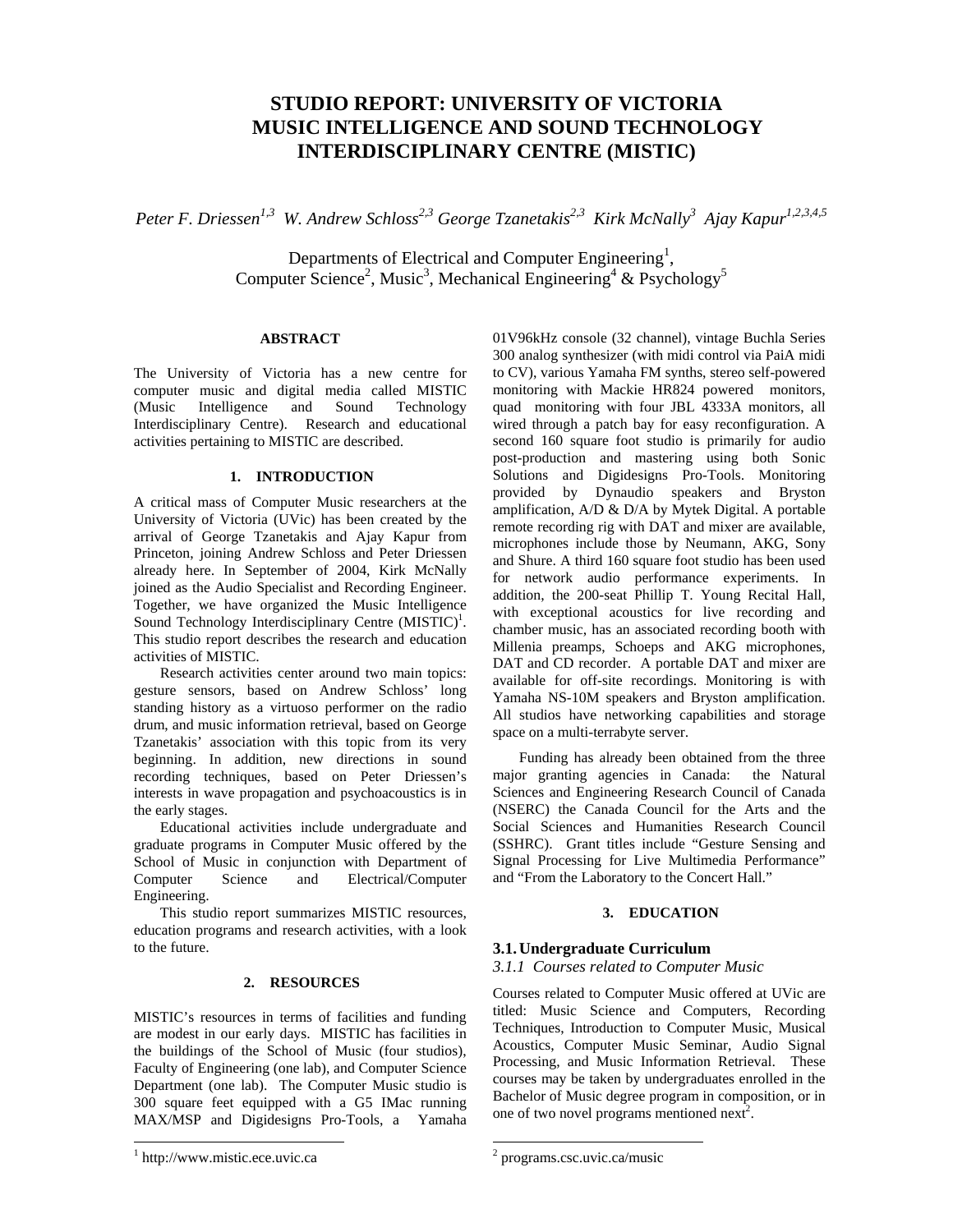## *3.1.2 Joint degree program in Music and Computer Science*

A novel joint degree program in Music and Computer Science includes the essential courses for both a Music and Computer Science degree, omitting only private lessons in voice or an instrument. Music courses include theory and history, as well as the computer musicrelated courses mentioned above. Computer Science courses include programming techniques, algorithms, data structures, operating systems, networks, multimedia systems, digital signal processing and artificial intelligence. The degree awarded is either a Bachelor of Fine Arts or a Bachelor of Science. There are seven students enrolled in the first year of this program.

# *3.1.3. Computer Music Option in Electrical Engineering or Computer Engineering.*

The Electrical or Computer Engineering programs at UVic include a co-operative education component, with alternating study and work terms. The Computer Music Option replaces one of the work terms with an extra study term to free up space for the Computer Musicrelated courses. Engineering students enrolled in the option typically take one of the Computer Music-related courses in each study term, in addition to Engineering courses such as circuits, electronics, microprocessors, communications and control theory. There are already fourteen students taking this option, and the first one graduated in Spring 2005. This program is particularly attractive because it provides exciting musical applications of potentially dry theories of signal processing and control, and helps students to understand these theories in greater depth. The degree awarded is a B.Eng. in Electrical Engineering or Computer Engineering with the Computer Music Option.

# *3.1.4 Student Projects*

Undergraduate students in Engineering are required to carry out a capstone project. Several students do a computer music-related project each year, supervised by MISTIC faculty or graduate students. Undergraduates may also do a directed studies project for course credit.

#### **3.2. Graduate Curriculum**

Graduate students in Computer Music participate in MISTIC, and typically take a graduate version of selected Computer Music-related courses that includes additional project work. The curriculum also includes directed study courses in which the graduate student work one-on-one with a professor on advanced topics such as: Machine Learning for Audio Retrieval and Real-Time Systems for Musical Robotics.

Graduate students have the option of applying to the Interdisciplinary program at UVic, having multiple advisors in different departments to help learn disciplines needed to become versatile musical scientists. Graduate students are co-authors on almost all MISTIC publications listed in the References.

# **4. RESEARCH**

Current research covers several topics: Gesture capturing techniques, music information retrieval, networked audio tools, musical robotics, with some interesting overlap between them all. A major emphasis is the development of tools for live multimedia performance.

## **4.1. Gesture capturing**

Research on gesture capturing systems fall into three categories: sensors on instruments, motion capture body movements, and audio-based gesture extraction.

#### *4.1.1. Sensors on Instruments*

These research projects fall under the category of putting sensor technology directly on the instruments performed by a musician in order to obtain gestural data for musical expression. The Radio Drum continues to be a center point of development [7,8] which we now have interfaced using the Teabox by Electotap<sup>1</sup>. We have designed a flexible system [5] for analyzing gesture data from the Radio Drum using MAX/MSP.

The ETabla, EDholak, [4] and ESitar [1] continue to be used in performance setting now being integrated with Marsyas and ChucK. New designs are being developed using a  $\text{PIC}^2$  microcontroller.



**Figure 1**. Controllers used at MISTIC: Radiodrum, ETabla, ESitar, EDholak.

## *4.1.2. VICON Motion Capture*

We are fortunate to have access to a  $VICON<sup>3</sup>$  Motion Capture system. We have conducted initial experiments to capture performances of Tabla and Violin. We have built a framework in order to sonify data of the gestural movements using Marsyas, ChucK and STK Toolkit. We have also conducted initial experiments with machine-based emotion recognition, known as affective computing.

1

<sup>1</sup> http://www.electrotap.com/teabox/

<sup>2</sup> http://www.microchip.com/

<sup>3</sup> http://www.vicon.com/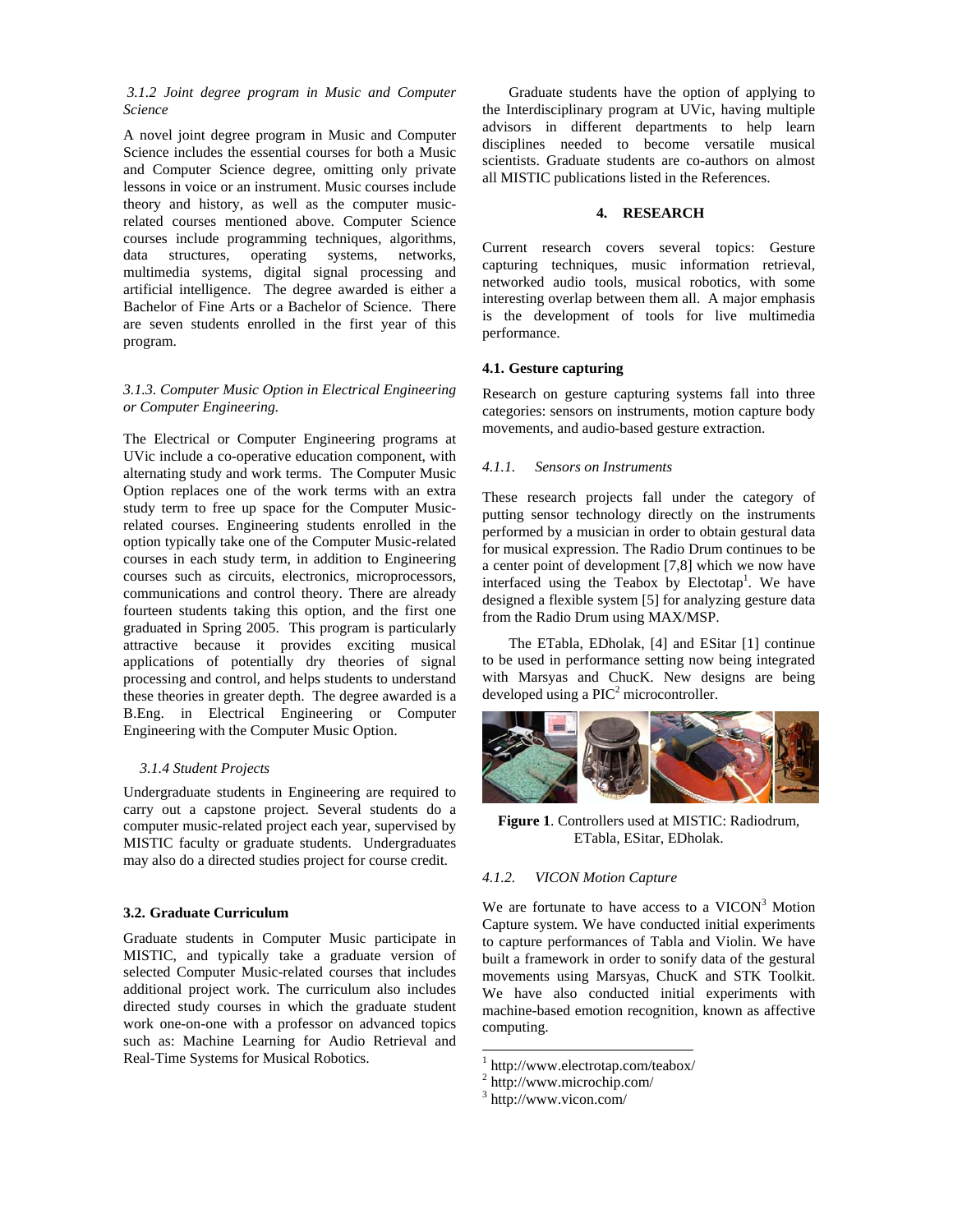#### *4.1.3. Audio-Based Gesture Extraction*

These research projects fall under the category of extracting human gestures directly from the audio signal of the traditional instruments. These methods involve machine learning techniques and audio feature extraction. There is work to differentiate snare drum timbres produced by different strike positions and strike techniques [10,11]. We have also done experiments with the ESitar on training a computer to map the appropriate audio-based features to look like sensor data, in order to potentially eliminate the need for sensors [2].

## **4.2. Music Information Retrieval**

 There are many directions of Music Information Retrieval research currently under exploration at MISTIC. Some representative example are: 1) innovative interfaces for querying collections for music such as Query-by-Beatboxing [3]. 2) The use of similarity graph for exploring music collections 3) comparison of features derived from auditory filterbank front-ends with more traditional feature 4) sensor-based interfaces and controllers for interacting with large music collections.

Another major activity is the design and implementation of Marsyas- $0.2<sup>1</sup>$  a dataflow-based, software framework for rapid prototyping of audio analysis and synthesis applications. Marsyas-0.2 is used at UVic for a variety of student projects and around the world for MIR research. In Spring 2005, a course in Music Information Retrieval was offered for the first time in the Computer Science Department.

## **4.3. Networked Audio**

We participated in initial experiments with Chris Chafe at CCRMA on a Distributed MahaVishnu Orchestra, with a three- way internet performance between California, Montana and Victoria. As mentioned above, one of our studios is currently dedicated for network audio experiments.

Audio feature extraction forms the basis of many audio and music analysis algorithms such as segmentation, clustering, classification and similarityretrieval. Processing of audio signals requires a lot of storage space and computational resources especially for the large collections needed in Music Information Retrieval. Therefore, frequently performance becomes a bottleneck in experimenting with large collections. We are exploring the use of clusters of machines for Distributed feature extraction using Marsyas-0.2.

#### **4.2. Musical Robotics**

We have also taken an interest to the idea of automated mechanical systems for generating sound. The most recent visitor to MISTIC was Trimpin, who brought his installation of eight robotic turntables (Figure 2). Students composed pieces using these turntables and performed them at a concert dedicated to Trimpin and his life work. Ajay has been collaborating with both Trimpin and Eric Singer, guided by his Mechanical Engineering advisor Afzal Suleman, and his dissertation will involve the production of automatic mechanical machine-based Indian instrument performance.



**Figure 2**. Trimpin and his Eight Robotic Turntables visiting University of Victoria.

# **5. ACTIVITIES**

#### **5.1. Seminars and concerts**

MISTIC runs weekly meetings, many of which include a seminar by faculty, students or visitors. The meetings serve to help team building, information sharing and collaboration amongst students.

Andrew Schloss has formed a trio with virtuoso Cuban pianist/composer Hilario Durán and classical violinist Irene Mitri that features jazz and Afrocuban styles mixed with interactive computer music techniques. The trio has performed at major festivals across Canada and the United States and continues to explore new musical territory. Plans include a European tour and a tour of the island of Cuba. The trio is a proving ground for ongoing research in interactive performance and gesture sensing done at MISTIC. [9]

l

<sup>1</sup> http://marsyas.sourceforge.net